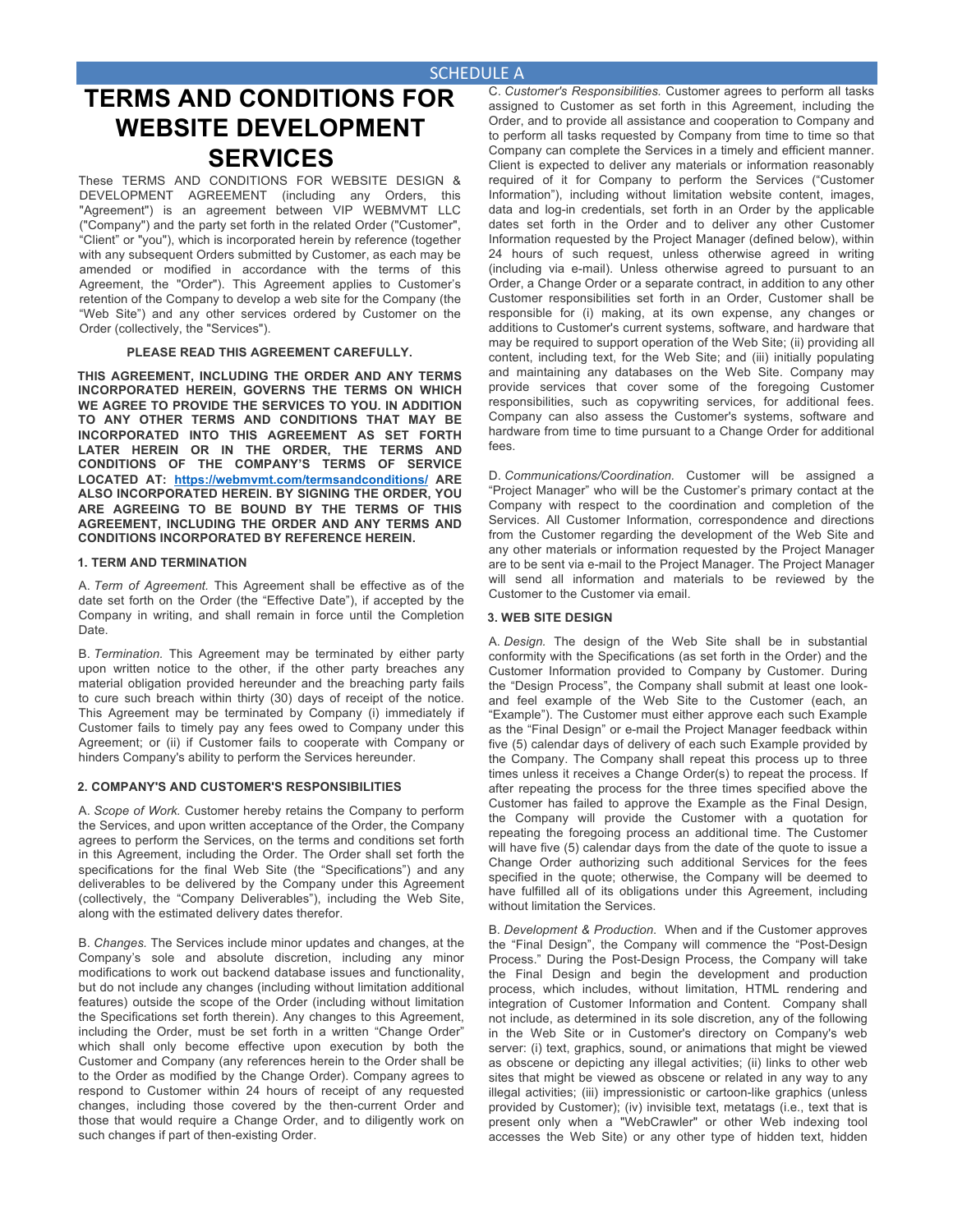information, hidden graphics or other hidden materials; (iv) or destructive elements or destructive programming of any type.

C. *Coordination Steps*. Customer understands that submissions for Web Site development are limited to the number of coordination steps as provided in the Order. Customer is encouraged to provide as much instruction and direction as possible with each submission. If Customer requires more coordination steps, it can do so by placing a Change Order.

D. *Location and Accessibility of Web Site During Construction.*  Development of web pages for the Web Site will take place on the Customer's web site hosted by the Company pursuant to a separate agreement with the Customer, unless otherwise specified in the Order. If the Company hosts the Customer's Web Site, Company shall be responsible for all server technical issues pursuant to Customer's web hosting agreement with the Company; otherwise, Customer shall be responsible for such issues. Customer and end users will not have access to the Web Site during the construction of the Web Site; provided, that during the construction Customer be able to review the proposed Web Site via access to links provided by the Company.

E. *Project Timelines*. Project timelines, including without limitation an estimated delivery date of the final Web Site and any dates for the delivery of any Customer Information by Customer or any Company Deliverables by Company, are either set forth in the Order or established and communicated by the Project Manager via e-mail correspondence with the Customer. Both Company and Customer agree to work together to accomplish project tasks in a timely manner. Although the Company agrees to use commercially reasonable efforts to deliver the Company Deliverables, including the final Web Site, by the estimated dates or within the estimated timeless set forth in the Order or as otherwise established in accordance with the terms of this Agreement, the Company does not guarantee that it will be able to deliver the Company Deliverables by any such dates or within any such timelines. Without limiting the generality of the foregoing sentence, the Company reserves the right to adjust any estimated deadlines or timelines due to Customer's failure to timely deliver any Customer Information/Content or any unexpected difficulties Company may encounter in performing the Services; however, Company will use commercially reasonable efforts to perform the Services in an efficient and timely manner and will notify Customer promptly of any factor, occurrence, or event coming to its attention that may affect Company's ability to meet any estimated delivery dates or timelines or that is likely to occasion any material delay in the performance of the Services. Company shall not be deemed in breach of this Agreement for failing to meet any estimated delivery dates or timelines for the Company Deliverables, if Company's failure to meet such estimated deadlines is caused by Customer's failure to meet its responsibilities and time schedules set forth in an Order or as otherwise established in accordance with this Agreement. In the event of any such failure or delay by Customer (i) all of Company's time frames, milestones, and/or deadlines shall be extended as necessary or appropriate in Company's sole discretion; and (ii) Customer shall continue to make timely payments to Company as set forth in the Order or elsewhere in this Agreement as if all time frames, schedules or deadlines had been timely completed by Company.

F. *Copyright to Web Site.* Customer acknowledges, understands and agrees that Company may use its own and/or may purchase third party licenses for products or services that are necessary for Company to design and develop the Web Site. Such products may include, but are not limited to server-side applications, clip art, "backend" applications, music, stock images or any other copyrighted work ("Outside Content"), which Company deems necessary to purchase on behalf of Customer to design and develop the Web Site. Customer further acknowledges and understands that any Outside Content used to design and develop the Web Site is owned by Company and/or such third parties and cannot be transferred to Customer and is hereby specifically not transferred to

web sites separate from Customer. Customer and Company agree that upon payment in full of the fees associated with the design and development of the Web Site, Customer shall own a worldwide right, title, and interest in and to any custom programming of the Web Site (including, its source code and documentation) (the "Custom Programming"), but not the Outside Content or any Code Content (defined below). Customer and Company agree that Company shall retain a worldwide, royalty-free, non-exclusive, transferable, and perpetual right and license to the Custom Programming including, but not limited to, the right to modify, amend, create derivative works, rent, sell, assign, lease, sublicense, or otherwise alter or transfer the Custom Programming. Customer and Company also agree that the design and development of the Web Site may include source code, documentation, and/or application programs that were previously written or developed by Company and modified to meet Customer's specific requirements (the "Code Content"). Company shall own all worldwide right, title, and interest in and to the Code Content, but shall provide Customer (upon payment in full of the fees associated with the design and development of the Web Site) a worldwide, royalty-free, nonexclusive, transferable and perpetual right and license to use the Code Content. Company and its subcontractors retain the right to display graphics and other web design elements of the Web Site as examples of their work in their respective portfolios. No rights, interests or licenses granted by the Company hereunder will accrue to the Customer until the Completion Date and the Company has received payment in full of the Development Fee. Subject to full payment of all fees due from Customer under this Agreement, the Company hereby grants to customer a non-exclusive license to use the Outside Content incorporated in the Work ("Third Party Software"), solely in connection with the Web Site. Notwithstanding anything to the contrary herein, the Company shall not be prohibited or enjoined at any time by Customer from utilizing any "accumulated expertise and general know-how" acquired by the Company in the course of performing its obligations under this Agreement. For purposes of this Agreement, "accumulated expertise and general know-how" shall include, without limitation, information publicly known or that could reasonably have been acquired in similar work performed for another client.

Customer and shall remain the property of Company and/or such third parties. Outside Content which is owned and/or purchased by Company may be used in the design and/or development of other

G. *Final Delivery*. The Company shall use commercially reasonable efforts to deliver the final version of the Web Site within the timelines set forth in this Agreement, including the Order, as the same may be adjusted in accordance with the terms set forth herein. Customer shall expressly notify the Company in writing (including via e-mail to the Project Manager) within seven (7) days of delivery whether it accepts final delivery of the Web Site. If the Customer rejects the final delivery within the seven (7) day period, it shall provide the Company in writing (including via e-mail to the Project Manager) the details as to how the Web Site fails to conform with the Specifications. Upon receipt of such rejection, the Company will use commercially reasonable efforts to expeditiously make such changes to the Web Site as to make it conform with the Specifications; however, if such changes exceed the scope of the Order as determined by the Company, the Company shall have no obligation to make such changes but will provide the Customer with an estimate to make such changes (either via a proposed Change Order or at its then-current standard hourly rates, unless the Order provides otherwise). If the Company is obligated under this Agreement to make any changes to the Web Site to make it conform to the Specifications, the Company will make another final delivery of the Web Site, and the Company will have seven (7) days to either accept or reject the Web Site in accordance with this Section 3(G). If the Company determines, in its sole discretion, that it is not obligated to make any further changes to the Web Site under the terms of this Agreement, then the Customer shall be deemed to have accepted final delivery of the Web Site. If the Customer fails to reject the Company's final delivery of the Web Site within seven (7)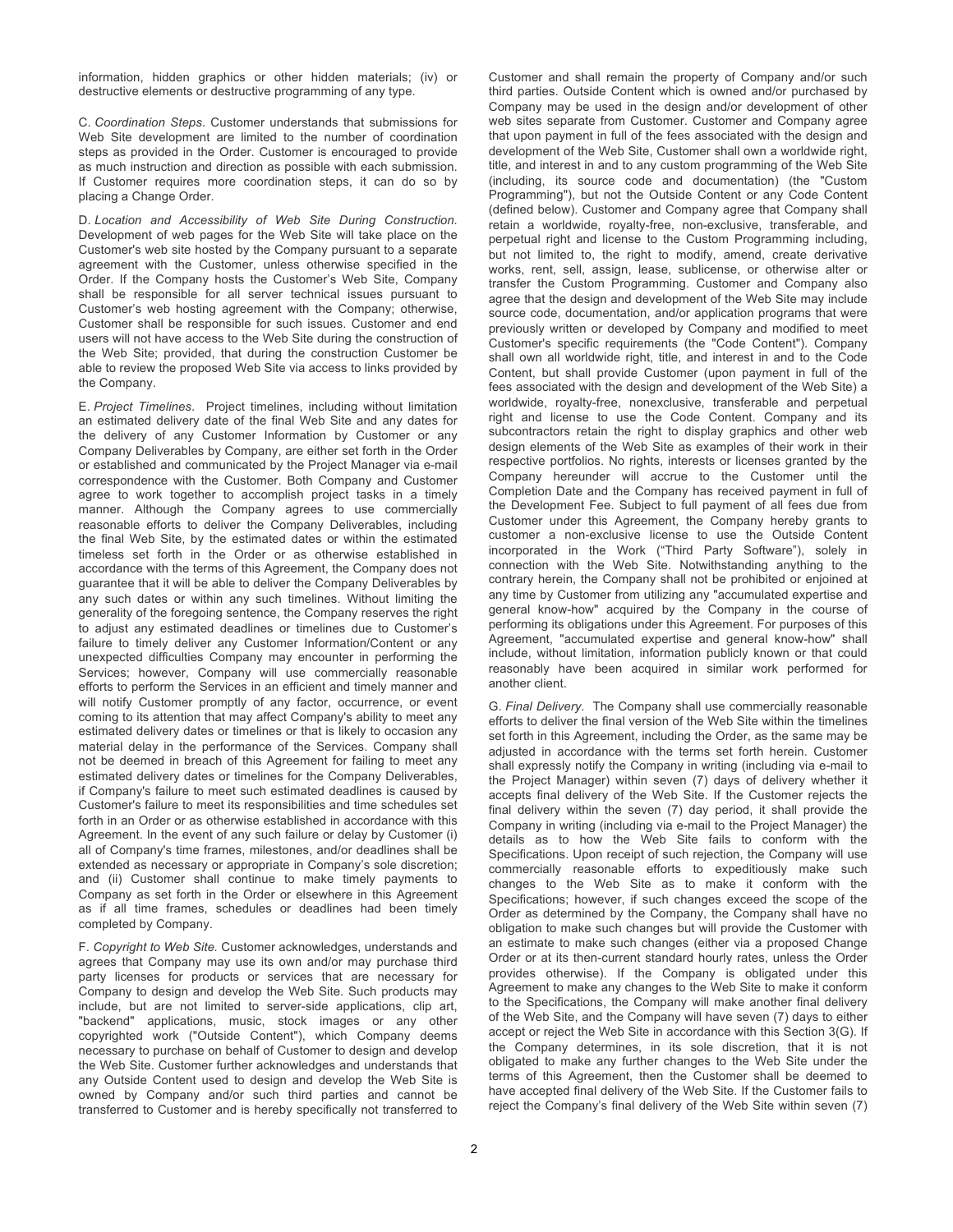days after delivery thereof, the Customer will likewise be deemed to have accepted final delivery of the Web Site. Following the Customer's express final acceptance of the Web Site, the Company will make the Web Site available on the internet through the Customer's web hosting account. Following the Customer's deemed final acceptance of the Web Site, the Company may make the Web Site available on the internet through the Customer's web hosting account unless the Customer expressly informs the Company not to make the Web Site available through the internet. The "Completion Date" shall be, with respect to a Web Site for which the Customer expressly provided final acceptance, the date on which the Web Site was made available on the internet through the Company's web hosting account by the Company, and with respect to a Web Site for which the Customer was deemed to have provided final acceptance, the date on which the Customer was deemed to have provided final acceptance. If through no fault of the Company, the Company is unable to make the Web Site available on the internet through the Company's web hosting account, the Completion Date shall be deemed to be the date on which the Company accepted, or was deemed to accept, final delivery of the Web Site.

#### **4. MAINTENANCE**

This Agreement does not provide Web Site maintenance unless a Web Site maintenance plan is purchased and included in the Order or added pursuant to a Change Order. If the Customer or an agent of Customer other than Company attempts updating Customer's Web Site and repairs are needed, the Company can attempt to repair the Web Site at its then current standard hourly rate.

#### **5. FEES**

A. *Development Fee.* The total fee for the Services shall be set forth in the Order (the "Development Fee"), which, unless otherwise stated in the Order, shall be paid in full prior to the Company commencing performance of the Services. Unless otherwise stated in the Order, the Development Fee does not include any modifications to be implemented by the Company after express acceptance or deemed acceptance of the final delivery of the Web Site.

B. *Project abandonment.* If after repeated attempts to begin, continue, or finalize the delivery of Services, Customer fails to participate, or becomes otherwise unresponsive to Company requests for a period of three (3) months, the Company may deem the Customer to have abandoned this Agreement (an "Abandoned Account"). If the Company determines that this Agreement is an Abandoned Account, it will attempt to notify the Customer and may, but is not obligated to, issue a refund, and may reduce the amount of any such refund to compensate itself for any Services it provided under this Agreement.

#### **6. INFRINGEMENT; INDEMNIFICATION**

A. *Repair or Replacement of Infringing Web Pages*. If a court of competent jurisdiction imposes an injunction prohibiting the Customer from continued use of any portions of the Web Site as a result of material provided by the Company, the Company shall, at the Company's expense and at its election:

1. procure for the Customer the right to continue to use the infringing material pursuant to this Agreement; or

2. replace or modify the infringing portions of the Web Site to make them non-infringing, provided that the modifications or substitutions will not materially and adversely affect the performance of such portions or lessen their utility to the Customer (in the Company's reasonable determination).

B. *Company Indemnity*. In performing the Services, Company agrees not to design, develop or provide to Customer, except for Customer Information, any items that infringe the intellectual property rights of any other person or entity. The Company hereby agrees to indemnify and hold harmless the Customer and its officers, directors, shareholders, employees, agents, successors and assigns from and against any and all third party claims, damages, liabilities, costs and

expenses, including reasonable legal fees and expenses, arising out of or relating to the Company's breach of the foregoing sentence.

C. *Customer Indemnity*. The Customer warrants and covenants that none of the Customer Information, including without limitation, any photographs, illustrations, graphics, audio clips, video clips, text, data or any other information, content, display, or other material (whether written, graphic, sound, or otherwise) provided by Customer to Company infringes the intellectual property rights of any other person or entity. The Customer shall indemnify and hold harmless the Company, its affiliates and each of the Company's and its affiliates' officers, directors, shareholders, employees, agents, sub-contractors, vendors, co-branders or other partners from and against any and all third party claims, damages, liabilities, costs and expenses, including reasonable legal fees and expenses, arising out of or relating to the Customer's breach of the foregoing sentence or any other representation, warranty, covenant or agreement made by the Customer herein.

#### **7. REPRESENTATIONS AND WARRANTIES; CONFIDENTIALITY**

A. Company makes the following representations and warranties for the benefit of Customer:

1. *No Conflict.* Company represents and warrants that it is under no obligation or restriction that would in any way interfere or conflict with the work to be performed by Company under this Agreement. Customer understands that Company is currently working on one or more similar projects for other clients. Provided that those projects do not interfere or conflict with Company's obligations under this Agreement, those projects shall not constitute a violation of this provision of the Agreement.

2. *Conformity, Performance, and Compliance.* Company represents and warrants that (a) it shall perform the Services hereunder in a workmanlike manner and with professional diligence and skill; (b) that the final Web Site at the time of delivery will substantially conform to the Specifications and functions set forth in this Agreement, including the Order; and (c) Company will perform all work called for by this Agreement in material compliance with applicable laws. Company will repair the Web Site if it does not substantially conform to the Specifications and functions set forth in this Agreement for a period of ninety (90) days following the Customer's acceptance or deemed acceptance of the Web Site if the defect affects the usability of the Web Site. The Company shall repair such defects free of charge and shall use commercially reasonable efforts to repair any such defects within three (3) to five (5) business days of being informed by Customer in writing of such defects. This warranty does not cover links that change over time, pages that become obsolete over time, content that becomes outdated over time, or other changes that do not result from any error or omission on the part of Company.

3. *Disclaimer of All Other Warranties*. COMPANY DOES NOT WARRANT THAT THE WEB SITE WILL MEET THE CUSTOMER'S REQUIREMENTS OR THAT THE OPERATION OF THE WEB PAGES WILL BE UNINTERRUPTED OR ERROR-FREE. THE ENTIRE RISK AS TO THE QUALITY AND PERFORMANCE OF THE WEB SITE IS WITH CUSTOMER. EXCEPT AS OTHERWISE SPECIFIED IN THIS AGREEMENT, THE COMPANY PROVIDES ITS SERVICES "AS IS, WHERE-IS, WITH ALL FAULTS" AND WITHOUT WARRANTY OF ANY KIND. THE PARTIES AGREE THAT (A) THE LIMITED WARRANTIES PROVIDED BY THE COMPANY IN THIS SECTION 7 ARE THE SOLE AND EXCLUSIVE WARRANTIES PROVIDED BY THE COMPANY, AND (B) TO THE FULLEST EXTENT PERMITTED BY LAW, THE COMPANY DISCLAIMS ALL OTHER WARRANTIES, EXPRESS OR IMPLIED, INCLUDING WITHOUT LIMITATION, THE IMPLIED WARRANTIES OF TITLE, MERCHANTABILITY, FITNESS FOR A PARTICULAR PURPOSE AND NON-INFRINGEMENT, RELATING TO THIS AGREEMENT, THE WEBSITE AND ITS PERFORMANCE OR INABILITY TO PERFORM UNDER THIS AGREEMENT. TO THE EXTENT THIS SECTION IS HELD TO BE UNENFORCEABLE BY A COURT OF COMPETENT JURISDICTION, THEN ANY EXPRESS AND/OR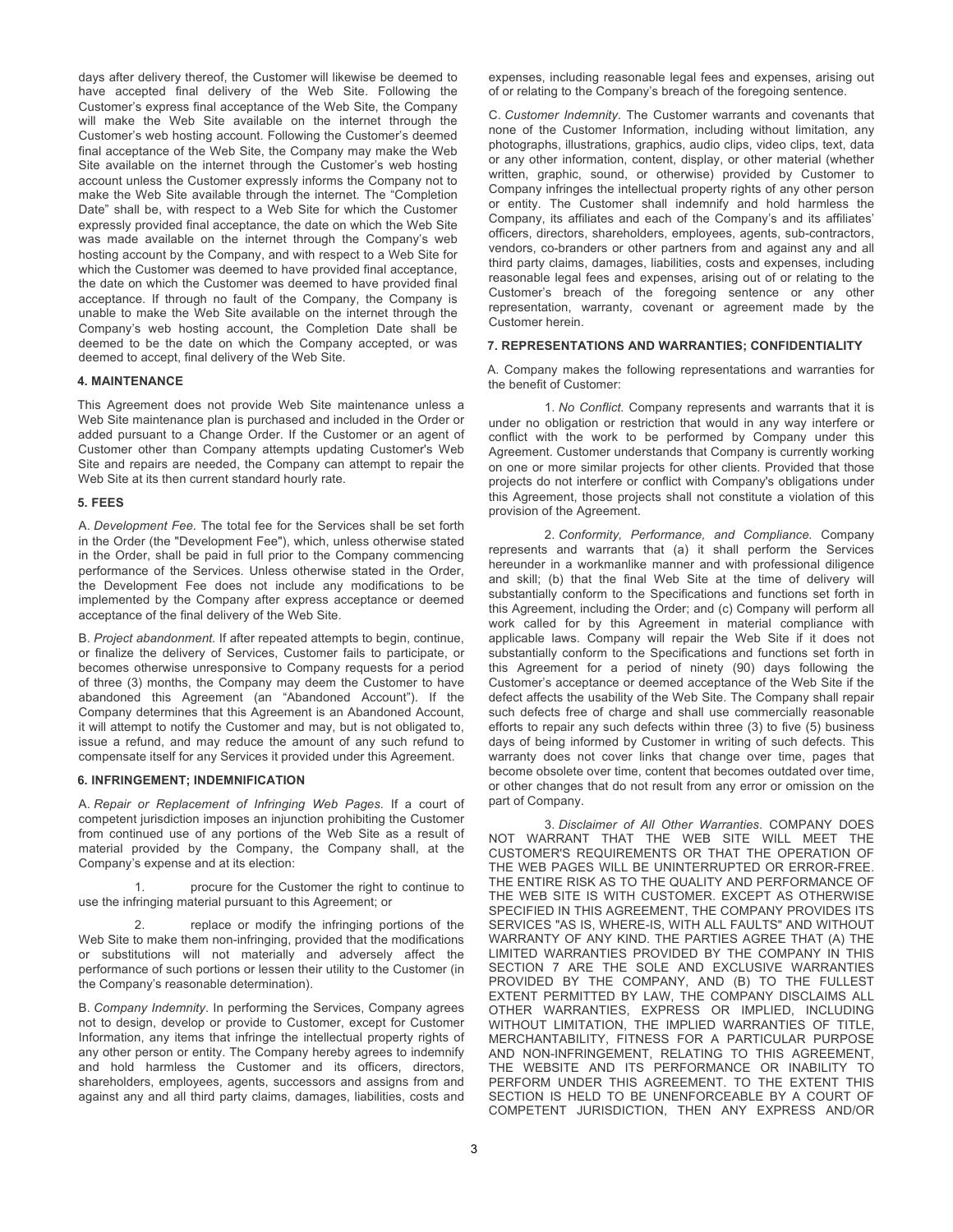IMPLIED WARRANTIES SHALL BE LIMITED IN DURATION TO A PERIOD OF THIRTY (30) DAYS FROM THE DATE OF THE ORDER, AND NO WARRANTIES SHALL APPLY AFTER THAT PERIOD.

4. *Limitation of Liability*. THE COMPANY WILL NOT BE LIABLE FOR DIRECT, INDIRECT, SPECIAL, INCIDENTAL, OR CONSEQUENTIAL DAMAGES, OR ANY LOSS OF REVENUE, PROFITS, OR DATA, ARISING IN CONNECTION WITH THIS AGREEMENT, THE SERVICES OR THE WEB SITE, EVEN IF THE COMPANY HAS BEEN ADVISED OF THE POSSIBILITY OF SUCH DAMAGES. FURTHER, THE COMPANY'S AGGREGATE LIABILITY ARISING WITH RESPECT TO THIS AGREEMENT, THE SERVICES AND THE WEB SITE WILL NOT EXCEED THE AMOUNT OF THE DEVELOPMENT FEE ACTUALLY RECEIVED BY THE COMPANY.

B. Customer makes the following representations and warranties for the benefit of Company:

1. Customer represents to Company and unconditionally guarantees that all elements of Customer Information and Content furnished to Company for inclusion in the Web Site are owned by Customer, or that Customer has permission from the rightful owner to use each of these elements.

2. Client warrants that it is in, and covenants that it continues to be in, compliance with all laws, including without limitation those relating to internet electronic commerce.

C. *Confidentiality*. The parties agree to hold the other party's "Confidential Information" in strict confidence. "Confidential Information" shall include, but is not limited to, the disclosing party's and its affiliates' written or oral contracts, intellectual property, trade secrets, know-how, business methods, business policies, memoranda, reports, records, computer retained information, notes, or financial information, whether in electronic, written or oral form. Confidential Information shall not include any information which: (i) is or becomes generally known to the public by any means other than a breach of the obligations of the receiving party; (ii) was previously known to the receiving party or rightly received by the receiving party from a third party; (iii) is independently developed by the receiving party without reference to the Confidential Information of the disclosing party; or (iv) is subject to disclosure under court order or other lawful process. The parties agree not to make the other party's Confidential Information available in any form to any third party or to use the other party's Confidential Information for any purpose other than as specified in this Agreement. Each party's Confidential Information shall remain the sole and exclusive property of the disclosing party. The parties agree that in the event of use or disclosure by the other party other than as specifically provided for in this Agreement, the owner of the Confidential Information may be entitled to equitable relief. Notwithstanding termination or expiration of this Agreement, Company and Customer acknowledge and agree that their obligations of confidentiality with respect to Confidential Information shall continue in effect for a period of three (3) years from the Effective Date; provided that with respect to Confidential Information that constitutes a trade secret, such obligations of confidentiality shall survive so long as such Confidential Information remains a trade secret.

#### **8. FORCE MAJEURE**

Except with respect to Client's payment obligations under this Agreement, including any Orders, neither party will be liable for, or will be considered to be in breach of or default under this Agreement on account of, any delay or failure to perform as required by this Agreement as a result of any causes or conditions that are beyond such party's reasonable control and that such party is unable to overcome through the exercise of commercially reasonable diligence, including without limitation, electrical outages, failure of Internet service providers, default due to Internet disruption, including, but not limited to, denial of service attacks, riots, insurrection, acts of terrorism, war, fires, floods, earthquakes, explosions, and other acts

of nature. If any force majeure event occurs, the affected party will give prompt written notice to the other party and will use commercially reasonable efforts to minimize the impact of the event.

#### **9. RELATIONSHIP OF PARTIES**

In all activities hereunder, the relationship of Company and Client shall be that of independent contractors. Neither party shall, directly or indirectly, hold itself out as being a principal, officer or employee of the other party or their respective affiliated companies, or an agent, partner, franchisee or joint venturer of the other or any of their respective affiliated companies.

#### **10. NOTICE AND PAYMENT**

A. Any notice required to be given under this Agreement shall be in writing and delivered personally to the other party at the addresses listed in the Order, or, if any other address has been properly noticed under paragraph 10(B) below, then to that address, mailed by certified, registered or express mail, return receipt requested or by Federal Express UPS Overnight.

B. Either party may change its address to which notice or payment is to be sent by written notice to the other in conformance with paragraph 10(A) above.

#### **11. JURISDICTION/DISPUTES**

Jurisdiction and venue for any claim or cause of action arising under this Agreement shall be exclusively in the federal or state courts located in the City, County and State of Arizona and this Agreement shall be governed and construed in accordance with the laws of the State of Arizona, without regard to its conflicts of laws principles.

#### **12. AGREEMENT BINDING ON SUCCESSORS**

The provisions of the Agreement shall be binding upon and shall inure to the benefit of the parties hereto, their heirs, administrators, successors and assigns.

#### **13. ASSIGNABILITY**

Customer may not assign this Agreement or the rights and obligations thereunder to any third party without the prior express written approval of Company. Company reserves the right to assign subcontractors as needed to this project to ensure on-time completion.

#### **14. WAIVER**

The failure of either party, at any time, to require performance by the other party of any provision hereof shall in no way affect the right of that party thereafter to enforce the same, nor shall it affect any other party's right to enforce the same, or to enforce any of the other provisions of this Agreement; nor shall the waiver by either party of the breach of any provision hereof be taken or held to be a waiver of any subsequent breach of such provision or as a waiver of the provision itself.

#### **15. SEVERABILITY**

If any term, clause or provision hereof is held invalid or unenforceable by a court of competent jurisdiction, such invalidity shall not affect the validity or operation of any other term, clause or provision, and such invalid term, clause or provision shall be deemed to be severed from this Agreement.

#### **16. INTEGRATION**

This Agreement contains the entire agreement and understanding of the Parties, and, with the exception of any currently existing and valid Legacy Agreement, supersedes all prior agreements and understandings between the Parties, whether oral or written, regarding the subject matter hereof. In the event of a conflict between the terms of any Order and the terms of this Agreement, the terms of the Order shall prevail.